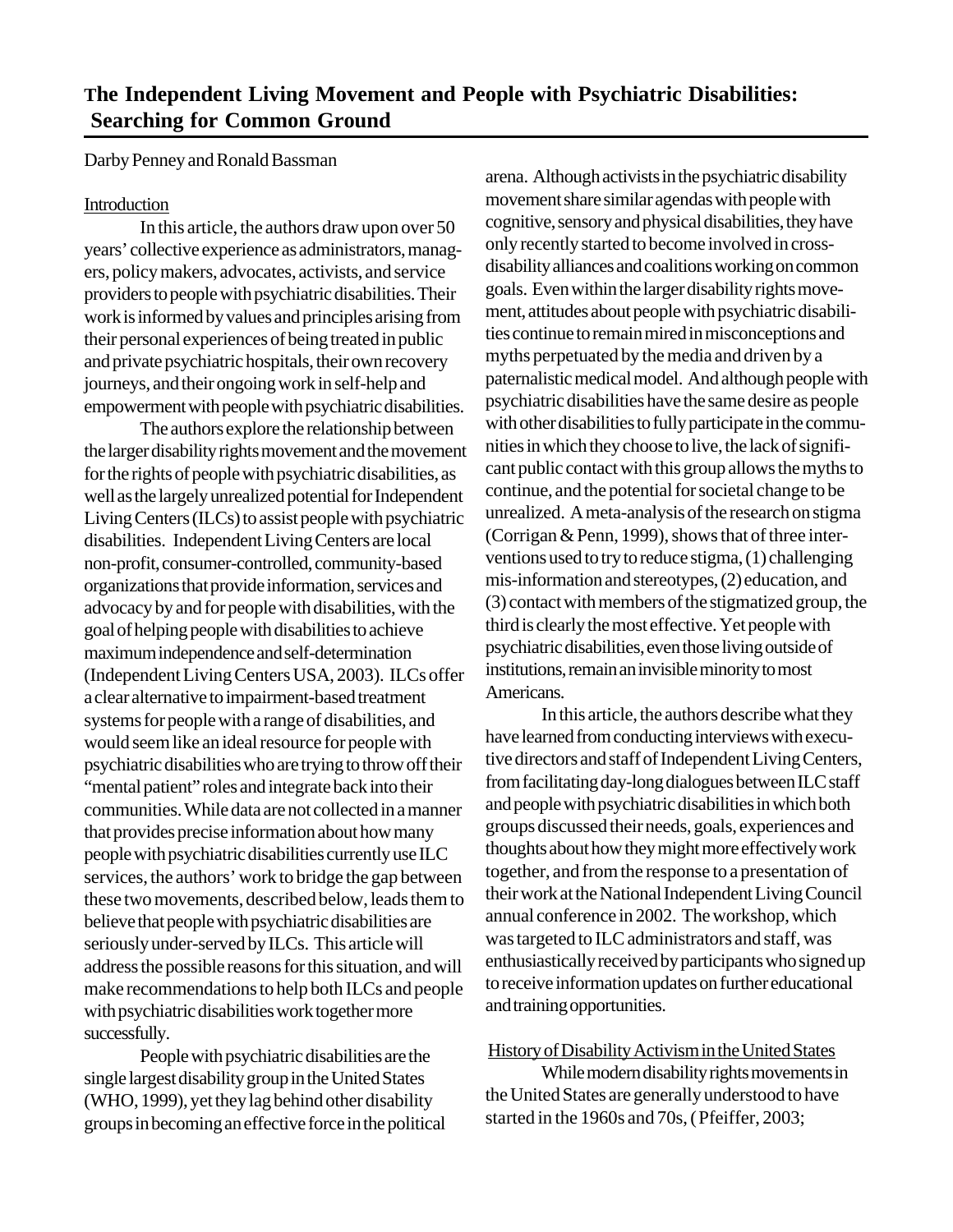McDonald & Oxford, 1998), the history of disability activism can be traced back to the 1850s, when deaf people organized local groups to advocate for their interests (Mountain State Centers for Independent Living, 2000). During the 1930s, an era of social activism on many fronts, people with physical disabilities, including disabled World War I veterans, were among those who organized to demand their rights. Historian Paul Longmore (2000) cites the establishment of the League of the Physically Handicapped in New York City in 1935, and a sit-down strike by blind employees of a Pittsburgh sheltered workshop in 1937, as forgotten examples of early disability activism.

The League of the Physically Handicapped, which had several hundred members at its peak, held a sit-in at the local office of the Emergency Relief Bureau to protest the Bureau's refusal to refer people with disabilities to the Works Progress Administration for employment. According to Longmore (2000), the group's "...actions included picket lines and demonstrations and league members spoke to labor unions and progressive organizations in an attempt to educate these groups on disability issues. Like many groups struggling for economic and social justice the League of the Physically Handicapped was accused of being "reds." Blind workers at sheltered workshops made several unsuccessful attempts to win collective bargaining rights during the 1930s; the sit-down strike in Pittsburgh was one of a number of local actions. Longmore (2000) notes that "the local press seemed more impressed with the 'oddity' of the event than with the fact that a group of disabled workers were angry enough to organize a militant rank and file job action in their place of employment."

While militancy ended with the start of World War II, disability organizing continued. The National Federation of the Blind and the American Federation of the Physically Handicapped were organized in the early 1940s. In aftermath of World War II, returning disabled veterans founded the Paralyzed Veterans of America. (Mountain State Centers for Independent Living, 2000).

The next phase of physical disability activism had its roots on university campuses. David Pfeiffer (2003) cites the early example of Ted Nugent, who

had dormitories at the University of Illinois at Champaign-Urbana made accessible for mobilityimpaired veterans in 1946. In 1962, the University's disabled students program became a pioneer in facilitating community living for people with physical disabilities, when four severely disabled students were transferred from a nursing home to a modified home closer to campus (DeJong, 1979). Edward Roberts, a wheelchair user, became the first severely physically disabled student to live on campus at the University of California at Berkeley; the *Berkeley Gazette* announced his arrival in 1963 with the headline "Helpless cripple attends classes at UC" (O'Hara, 2000). Roberts, who went on to become the first person with a disability to serve as Director of the California Department of Rehabilitation, organized other students who used wheelchairs on the Berkeley campus; the group took the name "The Rolling Quads"(Mountain State Centers for Independent Living, 2000). In 1972, he was a founder of the Center for Independence (CIL) in Berkeley, the first such organization in the country, and is seen as the primary mover behind what came to be known as the Independent Living Movement (McDonald & Oxford, 1998). The Berkeley CIL was based on three principles grounded in the daily experience of people with disabilities:

> 1. Those who best understand the needs of disabled people and how to meet those needs are disabled people themselves; 2. Disabled people's needs can be met most effectively by programs which provide a variety of services, rather than having to go to several different agencies for services; 3. Disabled people should be as integrated as possible into the community. (Zukas, 1979).

Independent Living: A Philosophy and a Movement

The independent living paradigm, as described by Gerben DeJong (1979), sees problems or "deficiencies" in society's response to people with disabilities, rather than in the individual with a disability. The IL philosophy emerged in response to the rehabilitation model, which disability rights activists saw as dependency-inducing, as well as to other barriers in the physical and social environment. To cope with social and environmental barriers, the IL philosophy holds that the disabled person must shed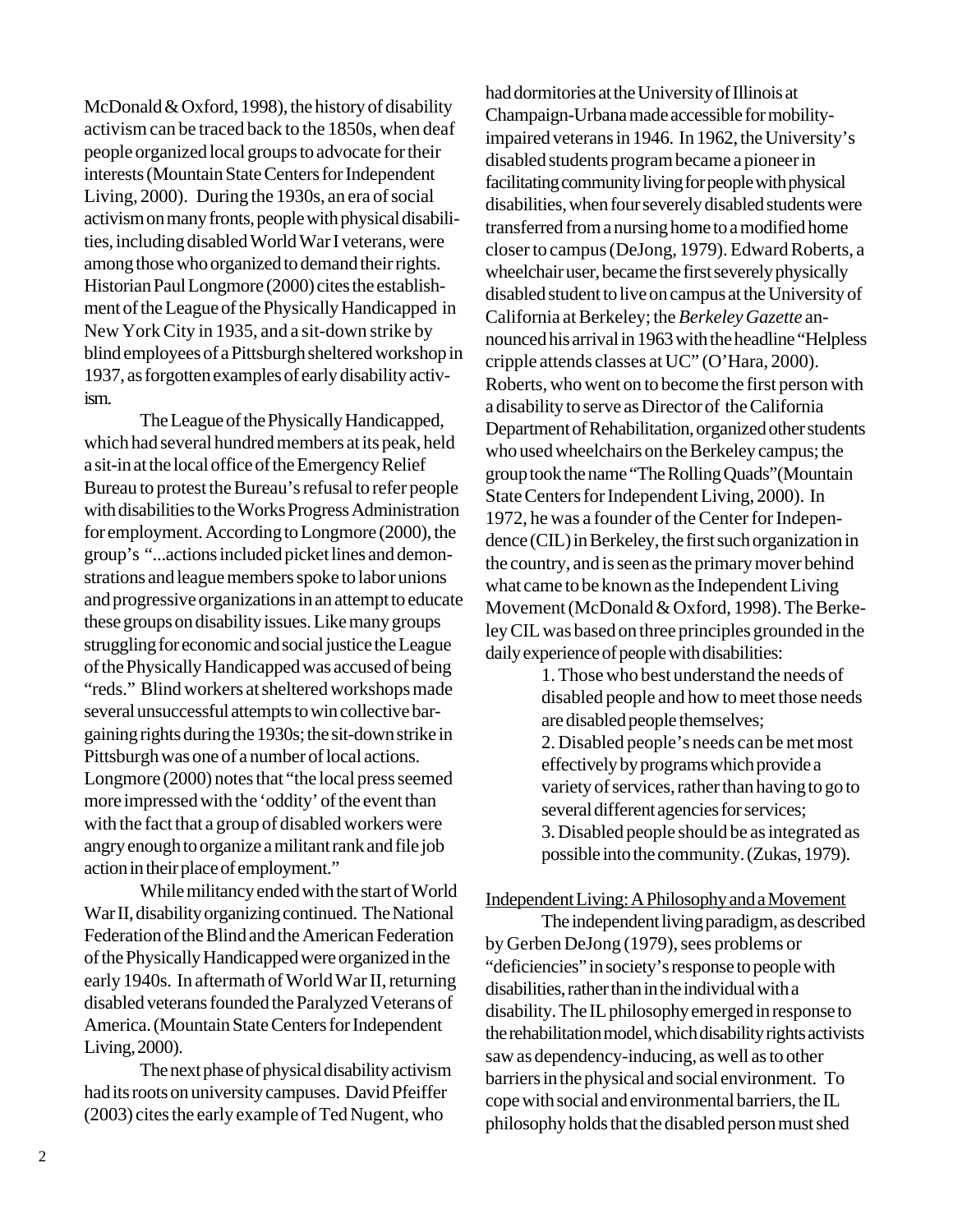the patient role in order to achieve independence. Advocacy, peer counseling, self-help, consumer control, and barrier removal are the trademarks of the IL paradigm. (Brown, 2000; McDonald & Oxford, 1998).

The IL movement stresses that social and attitudinal barriers, not disabling conditions, are the primary problems facing people with disabilities.

Beginning in the late 1960s, several pieces of federal legislation were passed which had a positive impact on the lives of people with disabilities and on the IL movement. In 1968, the Architectural Barriers Act was passed, requiring the elimination architectural barriers in all federally owned or leased buildings. The 1970 Urban Mass Transit Act required that all new purchases of mass transit vehicles be equipped with wheelchair lifts (Shreve,1982). In 1973, Congress passed the Rehabilitation Act, a landmark piece of legislation which gave rise to a series of new initiatives to benefit the nation's most severely disabled citizens. A key provision of the Act is Section 504, which prohibits discrimination against "otherwise qualified handicapped individuals under any program or activity receiving Federal financial assistance." Section 504 suddenly opened a wide array of opportunities for people with disabilities in employment, housing, and education (De Jong, 1979). The 1973 Rehabilitation Act included several other important provisions: it mandated that people with the most serious disabilities receive the highest priority for services under the Act, and created affirmative action programs for employment of people with disabilities in the federal government and by organizations receiving federal contracts.

Federal funding for IL services began in 1978, authorized by amendments to the Rehabilitation Act of 1973 which created Title VII - "Comprehensive Services for Independent Living." The law established a four-part program: (1) an IL services program to be administered by the state vocational rehabilitation agencies; (2) a grant program for IL centers; (3) an IL program for older blind persons; and (4) a protection and advocacy program to guard the rights of severely disabled persons (De Jong, 1979). This legislation was instrumental in the establishment of funded IL Centers in every state. In 1986, further amendments

to the Rehabilitation Act required IL Centers to have a majority of people with disabilities on their boards of directors, a provision which ensured that IL Centers were consumer-run (Shreve, 1982). In the 1990s, this provision was expanded to include IL Center management as well (Brown, 2000).

During the 1980s, the IL movement continued to expand. The National Council on Independent Living (NCIL), was founded in 1982 by Independent Living Center directors who felt that the federal government was not paying sufficient attention to the views of people with disabilities. (NCIL website, undated). During the late 1980s, Marca Bristo, executive director of Access Living in Chicago, was elected president of NCIL. She led the fight against President Ronald Reagan's unsuccessful attempt to overturn Section 504 of the Rehabilitation Act of 1973 Ironically, Reagan also appointed disability activist Justin Dart as Commissioner of the Rehabilitation Services Administration (RSA) (Brown, 2000). Dart was later fired by the Reagan Administration after testifying before Congress that the RSA was "a vast, inflexible federal system which, like the society it represents, still contains a significant portion of individuals who have not yet overcome obsolete, paternalistic attitudes about disability." Dart continued to be a key leader in the national disability rights movement, and spearheaded the fight to pass the Americans with Disabilities Act. In 1998, President Bill Clinton awarded him the Presidential Medal of Freedom, the nation's highest civilian award (Fay  $\&$ Pelka, 2002).

The most important modern legislation affecting people with disabilities, the Americans with Disabilities Act of 1990 (ADA), was passed largely by the efforts of disability rights organizations across the country. According to the United States Department of Justice (2003), "The Americans with Disabilities Act gives civil rights protections to individuals with disabilities similar to those provided to individuals on the basis of race, color, sex, national origin, age, and religion. It guarantees equal opportunity for individuals with disabilities in public accommodations, employment, transportation, State and local government services, and telecommunications." Disability rights organizations lobbied hard for passage of the ADA, and its passage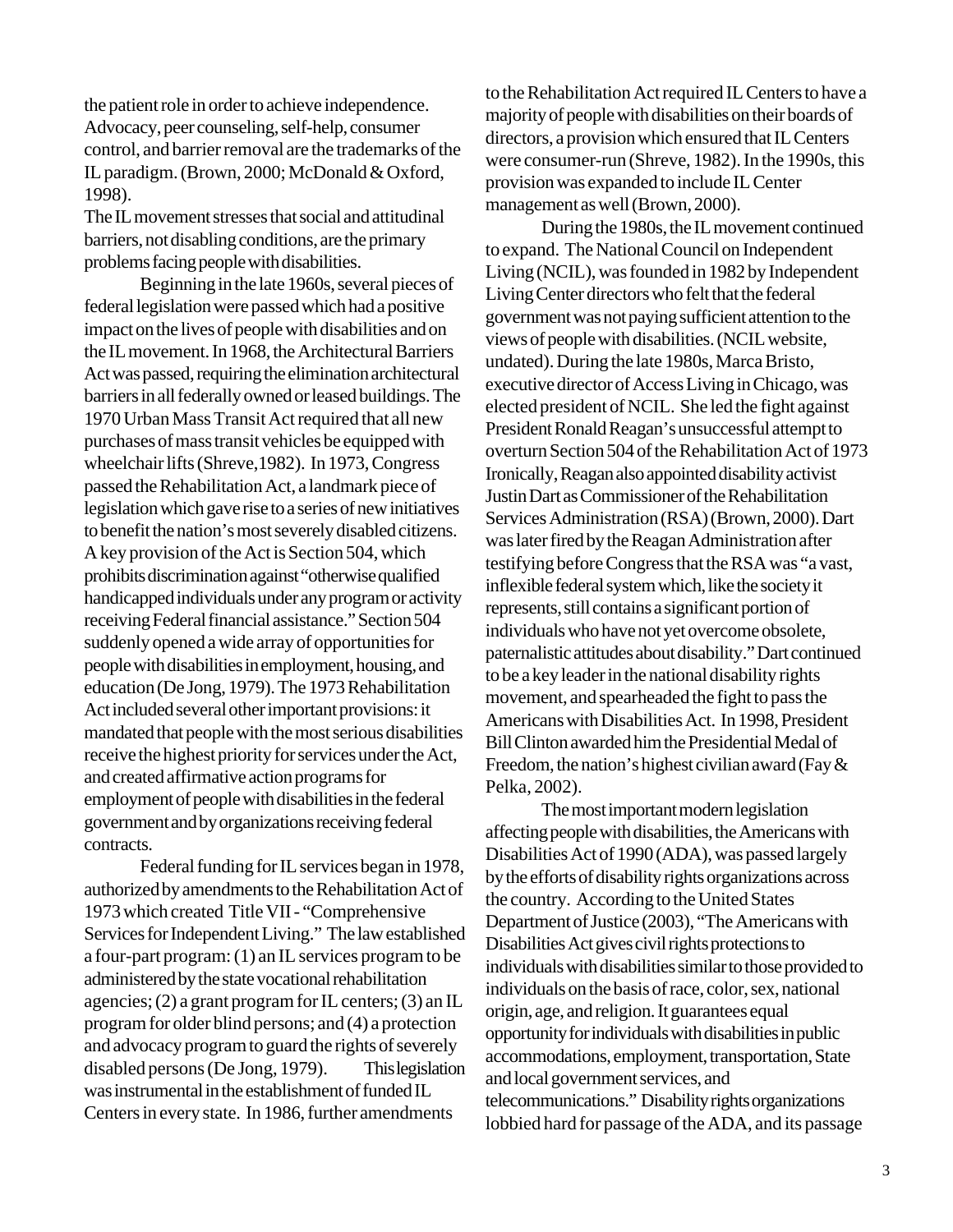resulted in celebration and raised expectations in the IL Movement.

While there have been many successes in implementing the ADA, a number of Supreme Court rulings over the13 years since the law's passage have weakened many of its provisions. In 2001, for example, the Court held that state and municipal governments are not bound by all of the employment provisions of the ADA (Ward, 2003). Lower court decisions have also worked to undermine the ADA. A study by the American Bar Association found that employers prevailed in more than 94 percent of the ADA employment-related cases decided in 2003 in federal courts; the study concluded that ADA standards are interpreted by the courts in ways that ''still create obstacles for plaintiffs to overcome'' (Ward, 2003). A coalition of disability rights organizations, believing that the law's protections are under serious threat, formed ADA Watch in 2002 to monitor implementation of the ADA and to disseminate information abut threats to the Act. The ADA covers people with psychiatric disabilities, too, so an alliance between the physical and psychiatric disability movements to protect the ADA would be beneficial to both groups.

### The Independent Living Movement and the Expatients' Movement: Similarities and Differences

The Independent Living Movement and the rights movement of people with psychiatric disabilities have much in common; they are based on similar goals, such as the right to self-definition and selfdetermination, removing barriers to social integration, and gaining and retaining rights. Both movements operate on the principle that the problem lies not in individuals with disabling conditions, but with a system which has made them dependent on medical professionals and denied them full access to employment, housing, and other opportunities. Both see solutions to their group's concerns in political activism, self-help, and equality under the law ( De Jong, 1979; Chamberlin, 1990). Both movements drew inspiration from the civil rights movement of black people in the 1960s (Mc Donald & Oxford, 1998; Kolinowksi & Penney, 1998). But these movements evolved separately in the United States, have taken somewhat different paths, and have had

differing levels of success.

The rights movement of people with psychiatric disabilities, also known as the ex-patients' movement, has roots in 19th century social reform movements and the work of individual ex-patients struggling for justice in that era. The modern expatients' movement began in earnest in the 1970s with little awareness of those historical roots. What was then often termed the Mental Patients' Liberation Movement took its inspiration from other contemporary collective movements of disenfranchised peoples, including the African-American civil rights movement and the women's movement. Like these movements, the ex-patients' movement was concerned with human and civil rights, with prejudice and discrimination faced by its members, and with developing a future in which the larger society would recognize their full humanity (Blanch, Penney & Knight, 1994).

The early ex-patients' movement was heavily influenced by feminist thinking; the movement developed an analysis of the mental health service delivery system as a top-down, patriarchal system that isolated diagnosed individuals and deprived them of power. Women have played a pivotal role in the growth and development of the ex-patients' movement over the last 30 years. Many of the early leaders, theorists, writers and activists were women, many of them influenced by feminist thinking. Since women are more likely than men to be psychiatrically diagnosed and treated with psychotropic drugs (Eichler & Parron, 1987), it is perhaps not surprising that women have always been active in the movement. What is somewhat surprising is that, unlike the civil rights movement or the anti-war movement, women have not been only the workhorses of the ex-patients' movement, but prominent leaders as well.

Pioneering activists recognized that the medical model of mental illness, a model based on the patriarchal view that professional "experts" should control the treatment of people with psychiatric labels, was a primary source of their disenfranchisement. As Susan Stefan (1996) has pointed out, "a disease model for emotional distress may carry hidden problems for women and minorities and others whose distress and discontent may be due to their social circumstances, but which the disease model places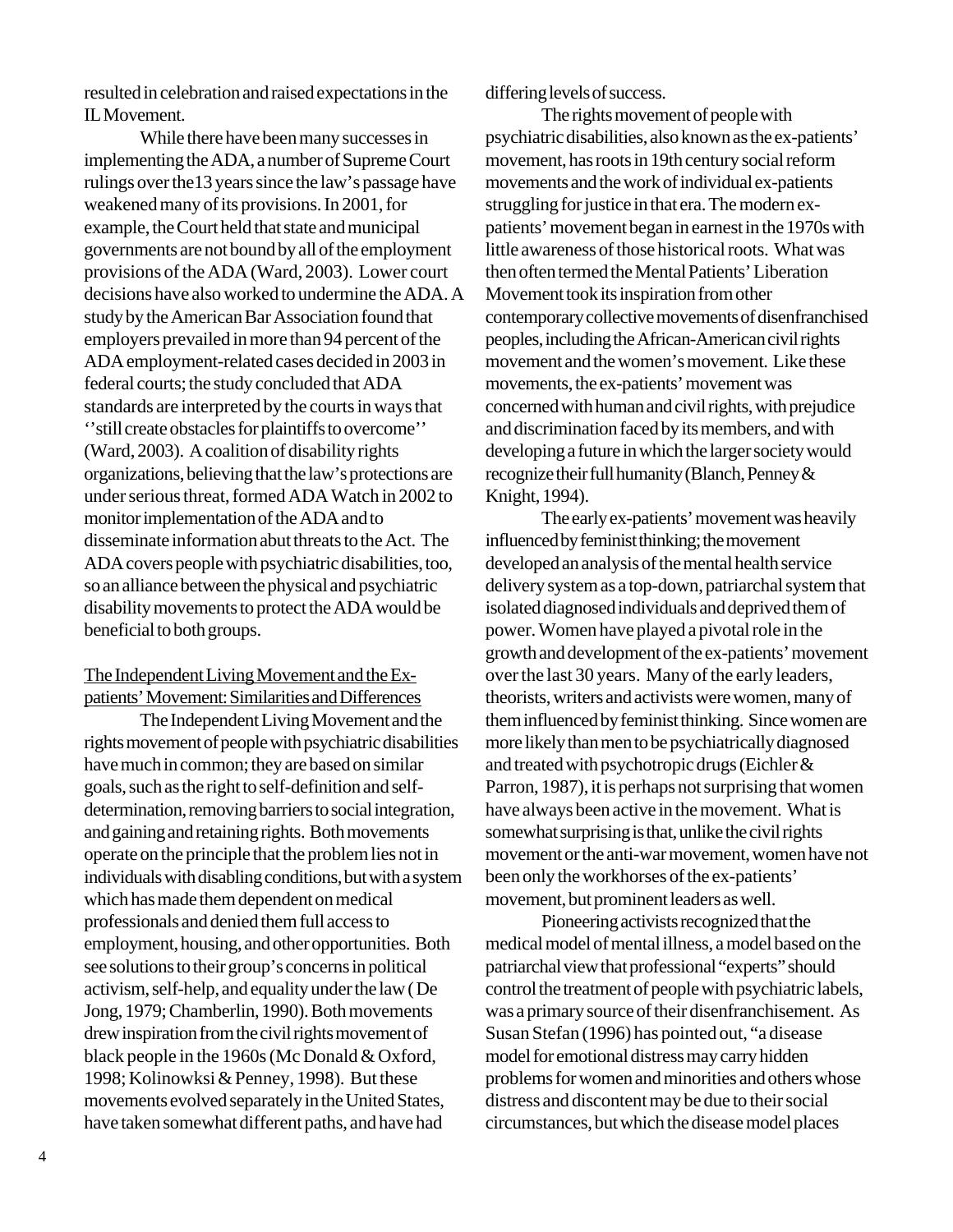squarely on deficits in their biological makeup."

In an attempt to come to terms with the effect of the medical model on their lives, ex-patient activists embraced the process of consciousness-raising as a tool for helping to understand their experiences in a social and political context (Chamberlin, 1990). Consciousness-raising is a group process in which people with some form of commonality share and explore their experiences in order to draw connections between the personal and the political. As practiced within the women's movement, consciousness-raising helped women recognize that problems around issues such as relationships, sexuality, and feelings of inadequacy were not so much individual problems as they were manifestations of society's systemic oppression of women.

In a parallel way, the practice of consciousness-raising within the ex-patients' movement helped individuals realize that many of the difficulties they encountered in the mental health system were not individual problems related to their diagnoses, but the result of patterns of discrimination and oppression. Ex-patients came to learn that their feelings of isolation, inadequacy, and powerlessness were the result of real practices within the mental health system and real discrimination in the community, not by-products of their "illnesses." They came to see that the public at large held a set of negative assumptions about mental patients: "that they were incompetent, unable to do things for themselves, constantly in need of supervision and assistance, unpredictable, likely to be violent or irrational" (Chamberlin, 1990). Consciousness-raising was also instrumental in helping ex-patients recognize their own internalized stigma, their unconscious agreement with society's negative stereotypes of mental patients, and in developing new, more empowering beliefs about their abilities.

As the movement developed, it maintained many of the values and principles of other collective movements of disenfranchised groups. The movement worked (and continues to work) for social, political and legal equality with other citizens, for the right to self-definition and self-determination, and for personcentered alternatives to the disempowering clinical practices encountered in the mental health system. As Judi Chamberlin (1991) recounts:

groups were united by certain rules and principles: mental health terminology was considered suspect; attitudes that limited opportunities for mental patients were to be discouraged and changed; and members' feelings - particularly feelings of anger toward the mental health system - were considered real and legitimate, not "symptoms of illness."

Over the past three decades, the ex-patients' movement has gone through cycles in which its influence on mental health policy has waxed and waned. Once a generally discounted fringe group, the movement gradually gained acceptance within the mental health field during the mid-1980s- through the mid-1990s, only to find itself once again marginalized as the political climate grew more conservative. The literature of the movement reflects the process of growth and development of a coherent philosophy based on humanistic values. Judi Chamberlin (1994) argues that the mental health system is driven by paternalism, which she defines as "the idea that one group (the one in power) "knows" what is best for another group (which lacks power). The history of our civilization is, in part, the struggle against paternalism and for self-determination."

Among the concepts frequently identified as valuable and desirable in the ex-patient literature are empowerment, choice, healing and recovery (Fisher,1994; Bassman, 2000); these concepts are seen as closely linked to one another. Self-help and mutual support are seen as key ingredients of a process by which people may promote their own healing (Chamberlin, 1984; Fisher, 1994).

From the 1970s through the 1990s, the expatients' movement and the IL movement developed separately, despite their similarities in philosophy and purpose. The reasons for this are complex. A major factor is involuntary commitment laws, which are applied only to people with psychiatric disabilities, which legally allow people to be removed from their communities and incarcerated against their will in psychiatric institutions. Involuntary commitment laws are still on the books in every state; during the 1990s, many states passed laws allowing for involuntary outpatient commitment as well. So while the physical disabilities community won many legal rights (rights that should also have applied to people with psychiatric disabilities) during this period, people with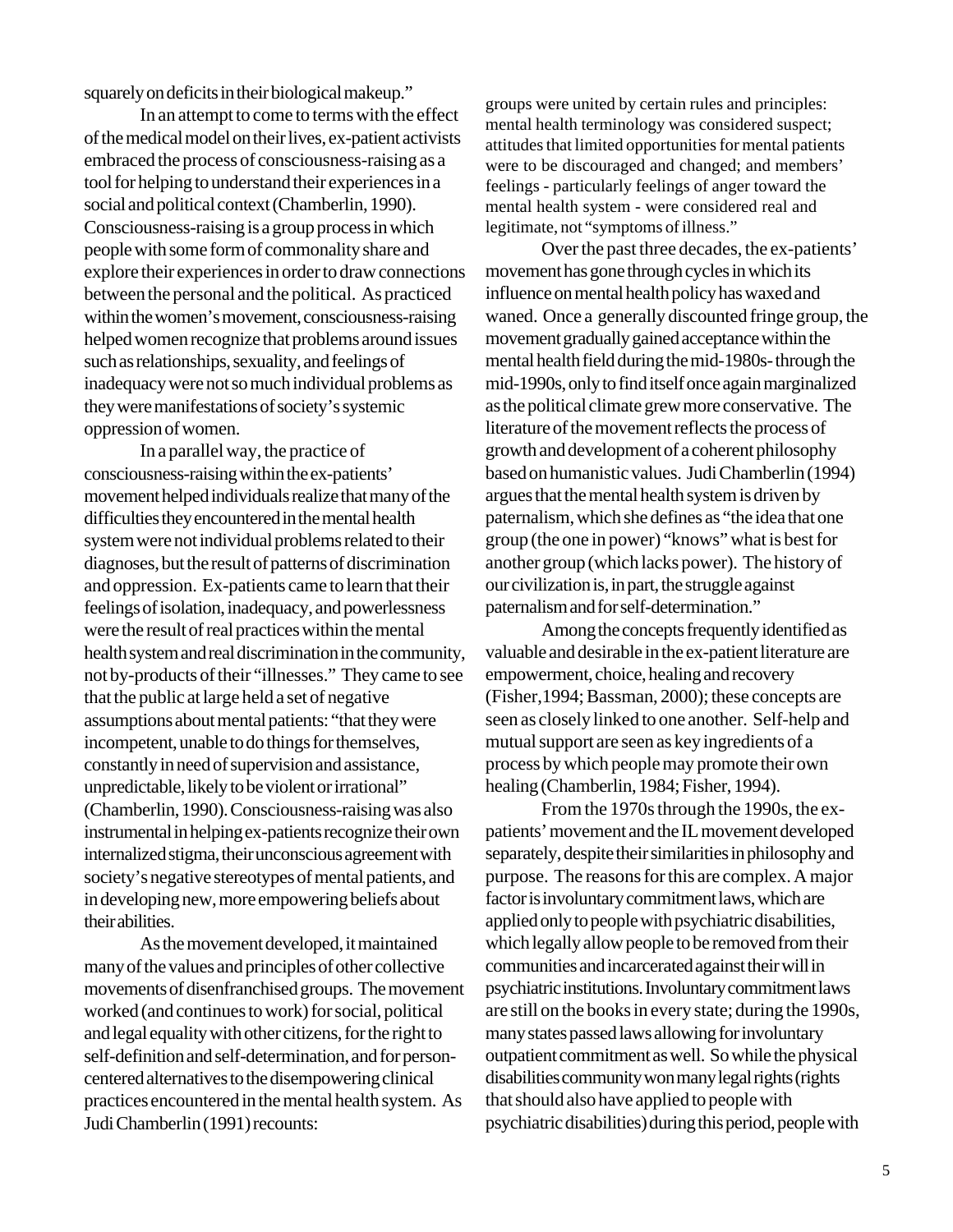psychiatric disabilities actually saw their rights eroded.

Another factor in the development of two separate movements may also be the fact that the mental health system has kept its users isolated from the community at large. While fewer people spend their entire adult lives in psychiatric institutions than a generation ago, they

continue to be segregated in adult homes, community residences, and day treatment programs, rarely interacting with the general community or with people with other disabilities. This isolation has helped develop a subculture in which many people with psychiatric disabilities accept themselves as part of a marginalized group of second-class citizens. People in this situation tend to think of themselves as "mental patients," with all the emotional baggage that implies, rather than as citizens with psychiatric disabilities.

The federal funding for ILCs which began in 1978 cannot be discounted as an important reason for the disparate levels of success between the physical disabilities movement and the psychiatric ex-patient movement. ILCs provided a base for people with physical disabilities in many communities, providing not only services, but a place where people could become involved in issue-oriented activism. While some states and localities have funded peer support centers for people with psychiatric disabilities, there is not a nation-wide, federally funded base of such programs for the ex-patient community. And while ILCs who receive federal funding are mandated to provide services to all disability groups, people with psychiatric disabilities were largely absent from ILCs from the beginning.

Another potential reason for the separation between the two movements may something that Nicolas Steenhout (2003), a former IL Center director, has observed in his work: While all Centers for Independent Living claim to be cross-disability, too often I see problems with the application of that concept... I think part of the problem is that we lack sufficient awareness of other disabilities. I've heard people in the independent living movement make light of the needs of folks with multiple chemical sensitivities, dismissing it as 'all in their heads.' We still use expressions such as 'it's crazy,' or 'she must be off her meds today'... Perhaps part of the problem is that we too easily buy into the ranking of disabilities that society seems to impose on us. Cognitive disabilities are

'worse' than physical disabilities; having cerebral palsy is 'worse' than having a spinal cord injury; having quadriplegia is 'worse' than having paraplegia; using a cane or a crutch is better than using a wheelchair, and so on.

Steenhout goes on to suggest seriously that Independent Living Center staff need disability awareness training.

The Independent Living Movement has mostly consisted of people with physical or sensory disabilities. The literature on the history of the IL Movement rarely mentions people with psychiatric disabilities; in fact, it often speaks specifically and exclusively of people with physical disabilities, and people without disabilities are usually referred to as "able-bodied" (O'Hara, 2000; Shreve, 1982). De Jong (1979) notes that "the movement has concentrated its energies on a relatively few major disability groups: those with spinal cord injury, muscular dystrophy, cerebral palsy, multiple sclerosis, and post-polio disablement," and points out that elderly people and racial minorities are underrepresented in the IL movement; he does not address the fact that people with psychiatric disabilities are also under-represented. When the IL literature does mention people with psychiatric disabilities, it is ironically often in the language of the medical model (i.e., "the mentally ill"), which the IL movement vehemently objects to when it is used to describe people with physical disabilities (McDonald & Oxford, 1998). People with psychiatric disabilities do not hold leadership positions in IL Centers, in the authors' experience, and very few are on staff at IL Centers.

While the IL Movement often overlooks people with psychiatric disabilities when defining its constituency, people with psychiatric labels have not traditionally defined themselves as "disabled," and have only recently begun to understand that there is a natural alliance between the two groups. And expatients are not immune to cultural stereotypes of people with psychical disabilities, and do not always take the needs of people with physical disabilities into account; the authors have sometimes heard ex-patients question why we need to have meetings in wheel-chair accessible facilities, or why we need to pay for sign language interpreters. Clearly, both groups have much to learn about each other.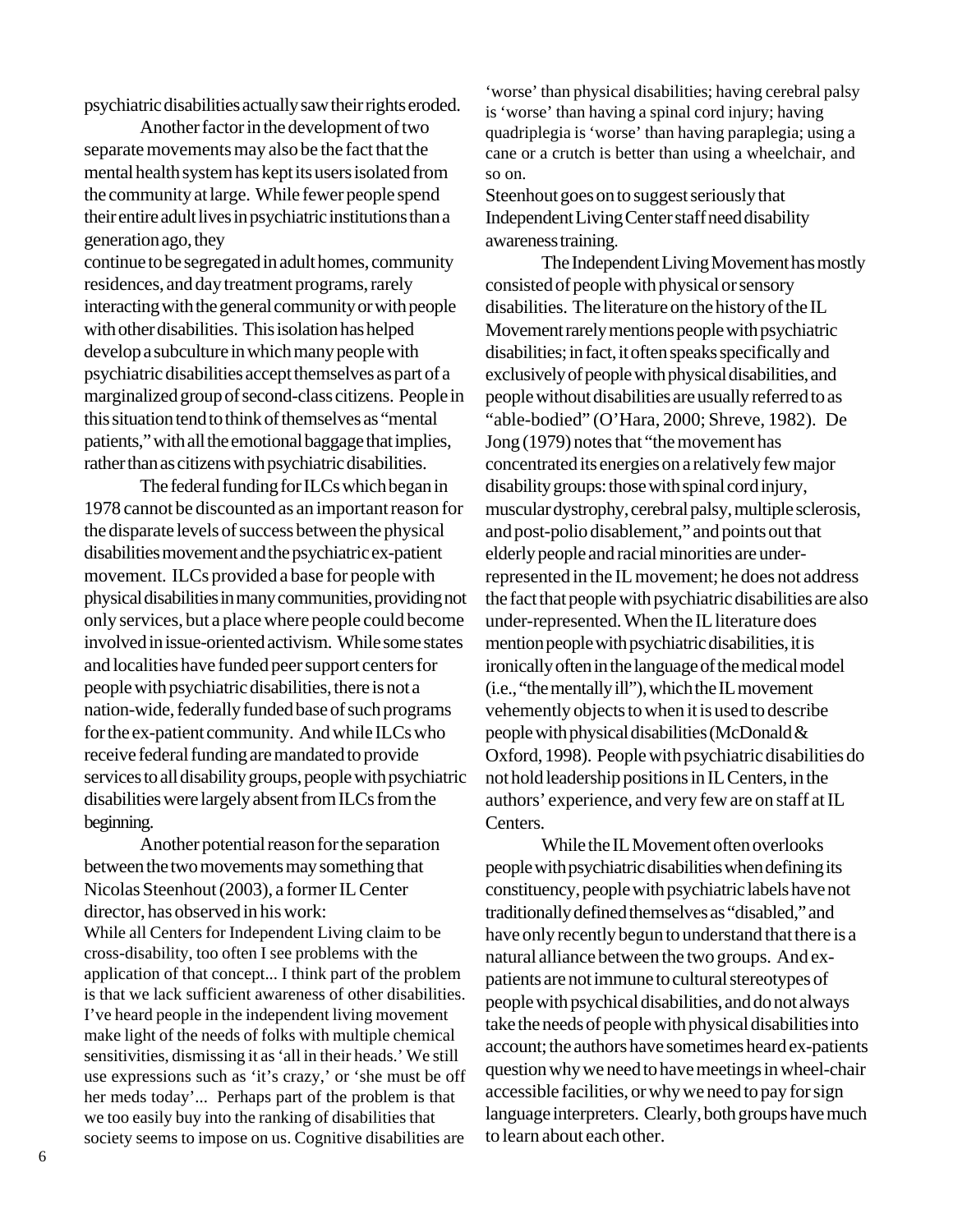#### **Discussion**

While people with physical and sensory disabilities have historically been discouraged from trying to break through externally imposed limitations, the stereotypes and paternalistic attitudes that have marginalized them are beginning to succumb to the power and influence of daily exposure. Since the 1970s, federal legislation has made many more places accessible to people with physical disabilities, so the public has become used to seeing disabled people where they work, where they shop, on busses, in movie theaters, and in a host of daily situations. Unfortunately, people with psychiatric disabilities continue to face daunting obstacles to community inclusion, and have not received much benefit from disability rights legislation.

People with psychiatric disabilities are still fighting many of the fights that people with physical disabilities won years ago, including the right to selfdefinition and self-determination. For example, mental health professionals still routinely refer to people by their diagnoses, (i.e., "The borderline on Ward 5"), rather than using people-first language. A person with a psychiatric disability often finds that others interpret her behavior through the lens of symptomatology; so a person with a psychiatric disability isn't just sad, or upset, or having a bad day - she is frequently viewed as "symptomatic" for expressing the normal range of human emotions. Too often, mental health professionals and family members claim to speak on behalf on people with psychiatric disabilities; while people in these groups may be strong and valued allies, they cannot speak on behalf of people with disabilities.

Who has a psychiatric disability, and how is it defined? There are many hypotheses and unproven theories which purport to give definitive answers about the causes and nature of "mental illness." The medical model, which is embraced by most mental health professionals and systems, states that the causes are biochemical, even though there is no physical marker for any psychiatric diagnosis. In recent years, there has been much research on the role that childhood sexual assault, physical abuse, and other traumas play in the development of extreme mental and emotional states (Beck and VanderKolk,1987; Breyer, et al, 1987; Crane, et al, 1988). Some theorists see

causation in poverty, poor living environments, stress, and other living conditions faced by poor people on a daily basis (Rosenhan,1973; Sarbin and Mancuso,1980; Zinman, Harp and Budd, 1981; Mancuso, 1996;) Recovery from a diagnosis of schizophrenia, long believed impossible by the psychiatric establishment, has been documented in a number of replicable research studies (Harrison, Hopper, et al, 2001; Harding, et al, 1987; Tsuang, et al, 1979.

But do people with psychiatric diagnoses have "disabilities" in the sense understood by people with physical disabilities? The Americans with Disabilities Act of 1990 defines "disability" as "a physical or mental impairment that substantially limits one or more of the major life activities of such individual, a record of such an impairment, or being regarded as having such an impairment." This definition is explicitly inclusive of people with psychiatric disabilities. Confusion may arise in some people's minds because many people with psychiatric histories are only periodically disabled by their condition. Another source of confusion is that the two movements do not use the same terminology. Language about "recovery" ( a term borrowed from the substance abuse field) is rife within the mental health field, although it is a term many ex-patients are not comfortable with. "Recovery" is not a term used by people with physical disabilities, who don't see their conditions as something to "recover" from. Rather, they are looking for society to adapt to their needs by establishing accessibility, the removal of physical, social, and legal barriers, and providing support. Differences in terminology and culture between people with physical disabilities and people with psychiatric disabilities need to be explored, discussed, and understood, so that the two group's joint goals and objectives will not be confounded by a lack of clarity.

As the authors discovered in their work with Independent Living Centers, even people with physical disabilities seem to look at people with psychiatric disabilities almost exclusively through a medical model lens. In our day-long dialogues in which Independent Living Center staff and people with psychiatric disabilities discussed their experiences and knowledge of each other, significant gaps in information and strategies were apparent. Some ILCs said they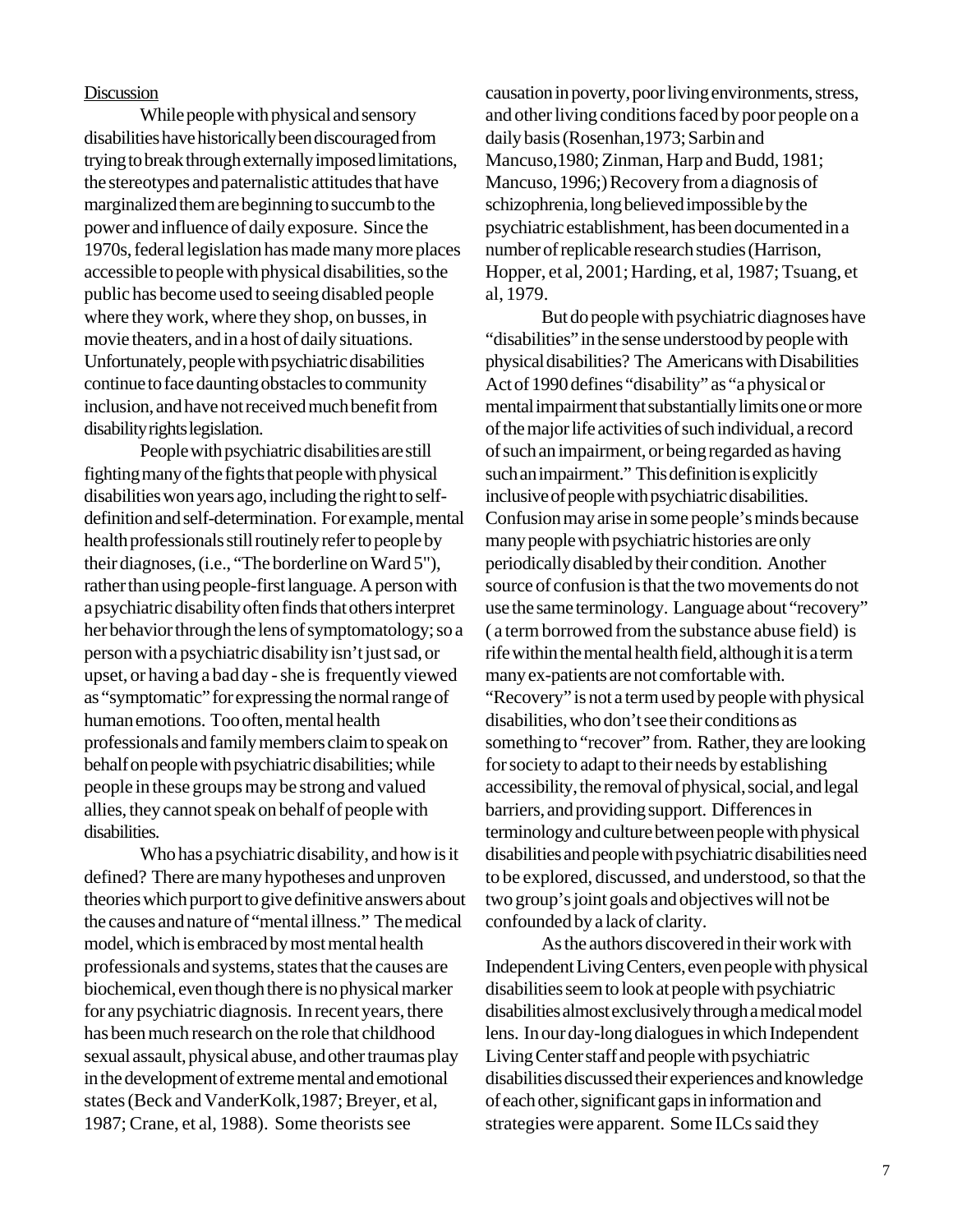provided services to many people with psychiatric disabilities; others said they did not know how to respond to people with psychiatric disabilities who wanted ILC services, or were uncomfortable serving them. While Independent Living Center staff varied widely in their familiarity with peer-run alternatives for people with psychiatric disabilities, most relied exclusively on medical model explanations and interventions when a person with a psychiatric label sought help or appeared to be in crisis.

Some common questions and concerns from ILC administrators and staff included: What if someone we are seeing wants us to help him stop taking psychiatric drugs? What if a person with a psychiatric disability comes in and is angry and upset and looks like he is about to lose control? When I am having problems, I recognize the physical signs; does a person with a psychiatric disability know when she is getting symptomatic and needs more medication? How do we communicate with someone who we know is out of touch with reality?

These question reflect not only a lack of familiarity with the wide range of people with psychiatric disabilities and with the culture of the expatients movement, but also the profound influence that the medical model exerts on society's perception of people with psychiatric histories. Even though people active in the Independent Living movement have rejected the medical model's stereotypes of themselves, many have not applied this principle to people with psychiatric histories. Like the proverbial man whose only tool is a hammer, those who see people with psychiatric labels only through the medical model lens believe that all problems can be solved with the right nails: psychiatric drugs. Many ILC staff told the authors that if a person with a psychiatric disability was angry or upset, they saw them as unpredictable and perhaps violent, with the only possible intervention being to call the police or the crisis unit. Just as familiarity with groups of marginalized people diminishes stereotypes and discrimination, the lack of contact with people with psychiatric disabilities sustains society's fearful images of madness. If people with psychiatric disabilities are to feel welcome and included at Independent Living Centers, those in the IL movement will need to spend time exploring their commonalities with people with

psychiatric disabilities.

A truly cross-disability Independent Living Center would learn to see people with psychiatric disabilities not as "the mentally ill," but as fellow individuals with disabilities who have a wide range of experiences, abilities, strengths and personal resources. An inclusive disability community would develop strategies for helping all disabled people reach their full potential. People with psychiatric disabilities would be welcomed in leadership roles at IL Centers, and their perspectives and experiences would be valued.

In July 2003, The President's New Freedom Commission on Mental Health released its final report, "Achieving the Promise: Transforming the Mental Health System in America." The report identifies psychiatric problems as the single leading cause of disability, citing a 1999 World Health Organization report finding that mental illnesses account for over 25% of all disabilities across major industrialized nations. The report goes on to state that people with psychiatric disabilities have the lowest employment rate of any disability group in the United State , 33%. Clearly, this large group of people with disabilities could benefit from the community-integration orientation of Independent Living Center services. The New Freedom Commission recommends "increasing education, employment and independent living goals," so that people with psychiatric disabilities may "live independently and live productive lives." This goal owes much to the philosophy and accomplishments of the Independent Living movement. The development of mutual understanding and a strong working alliance between the IL movement and people with psychiatric disabilities would help make the Commission's goal a reality.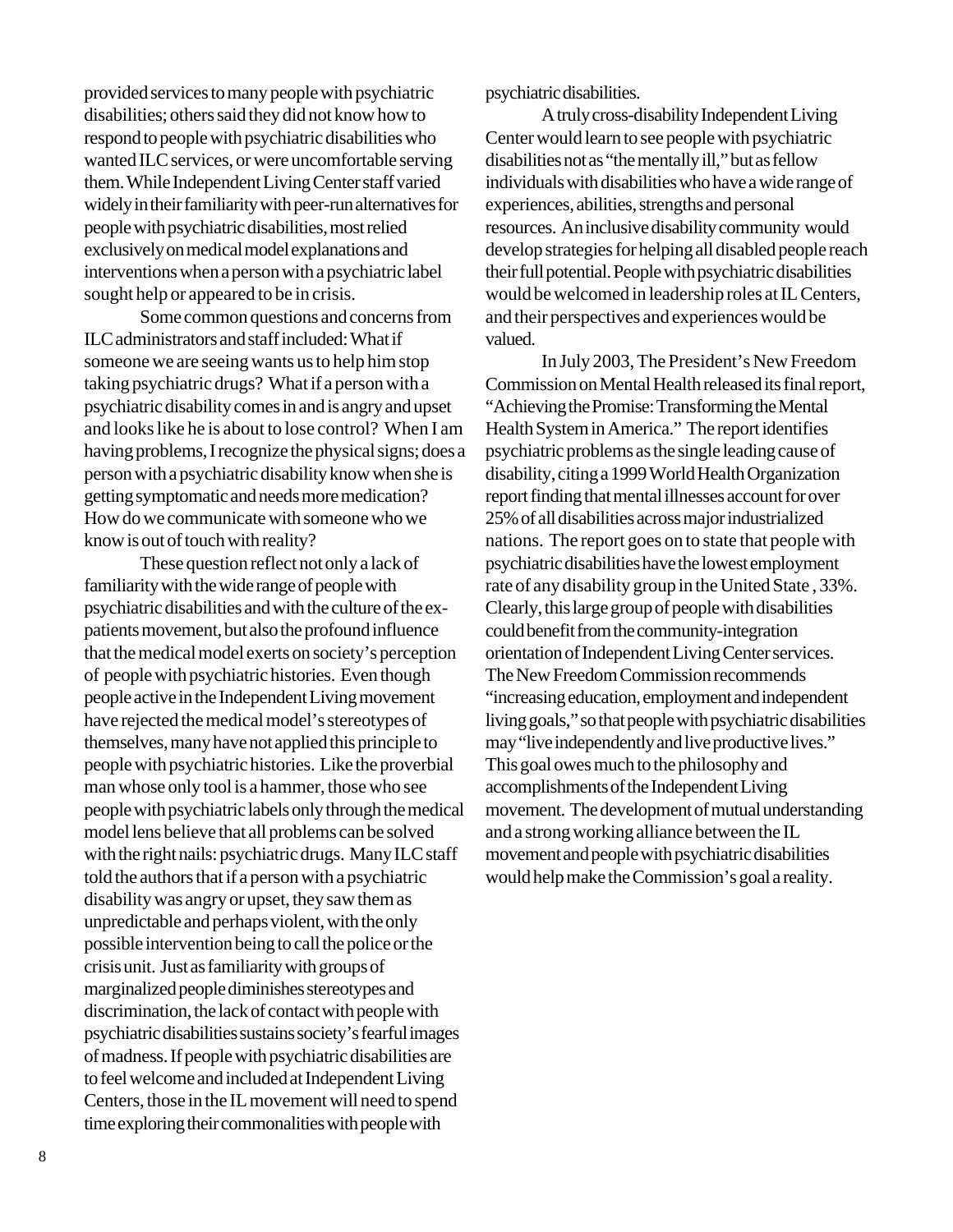### References

ADA Homepage. United States Department of Justice, 2003, www.ada.gov

ADA Watch. A Campaign to Protect the Civil Rights of People with Disabilities (brochure). Washington, DC: ADA Watch, 20002.

Bassman, R. Consumers/survivors/ex-patients as change facilitators. New Directions for Mental Health Services 88: Winter 2000.

Beck, J., & Van der Kolk, B. Reports of childhood incest and current behavior of chronically hospitalized women. American Journal of Psychiatry, 144, 1474, 1987.

Blanch, A., & Parrish, J. Alternatives to involuntary treatment: results of three roundtable discussions. Community Support Program, Center for Mental Health Services, Bethesda, MD, 1993.

Blanch, A., Penney, D., & Knight, E."Identity Politics" close to home. American Psychologist 50:1, January, 1995.

Brown, S. Freedom of movement: Independent living history and philosophy. Independent Living Research Utilization Program, 2000.

Breyer, J., et al. Childhood sexual abuse as factors in adult psychiatric illness, American Journal of Psychiatry,144,1426-1427, 1987.

Campbell, J. In Pursuit of Wellness: The Well-Being Project. California Network of Mental Health Clients, Sacramento, CA., 1987.

Chamberlin, J. Speaking for ourselves: an overview of the ex-psychiatric inmates' movement. Psychosocial Rehabilitation Journal, 8(2), 56-64, 1989.

Chamberlin, J. The ex-patients' movement: where we've been and where we're going. Journal of Mind and Behavior, 11(3-4), 323-336,1990 .

Chamberlin, J. The right to be wrong. Paper presented at Choice & Responsibility Conference, Albany, NY, June 21-22, 1994.

Corrigan, P. And Penn, D. Lessons from social psychology on discrediting psychiatric stigma, American Psychologist, 54:9, 765-776, September 1999.

Crane, L., Henson, C., Colliver, J., & MacLean, D. Prevalence of a history of sexual abuse among female psychiatric patients in a state hospital system. Hospital and Community Psychiatry, 39 (3), 300- 304, 1988.

DeJong, G. Independent living: from social movement to analytic paradigm. Archives of Physical Medicine Rehabilitation, 60: 435-446, 1979.

DeSisto, M.., Harding, C., McCormack, R., Ashikaga, T. & Brooks G. The Maine and Vermont three-decade studies of serious mental illness: I. Matched comparison of cross-sectional outcome; II. Longitudinal course comparisons. British Journal of Psychiatry, 167, 331-342, 1995.

Eichler, A., & Parron, D, eds. Women's mental health: Agenda for research. Rockville, MD. National Institute of Mental Health, 1987.

Fay, F. and Pelka, F. Justin Dart, An Obituary. Justice for All website, http://www.jfanow.org/ June 22, 2002

Fisher, D.. A new vision of healing as constructed by people with psychiatric disabilities working as mental health providers. Psychosocial Rehabilitation Journal, 19(3), 67-81,1994 .

Fisher, W., Penney, D. & Earle, K. Mental health services recipients: Their role in shaping organizational policy. Administration and Policy in Mental Health, 23 (6), 547-553, 1996.

Harding, C., Brooks, G., Ashikaga, T., Strauss, J. and Breier, A. The Vermont longitudinal study of persons with severe mental illness, II: Long-term outcome of subjects who retrospectively met DSM-III criteria for schizophrenia. American Journal of Psychiatry, 144:6,